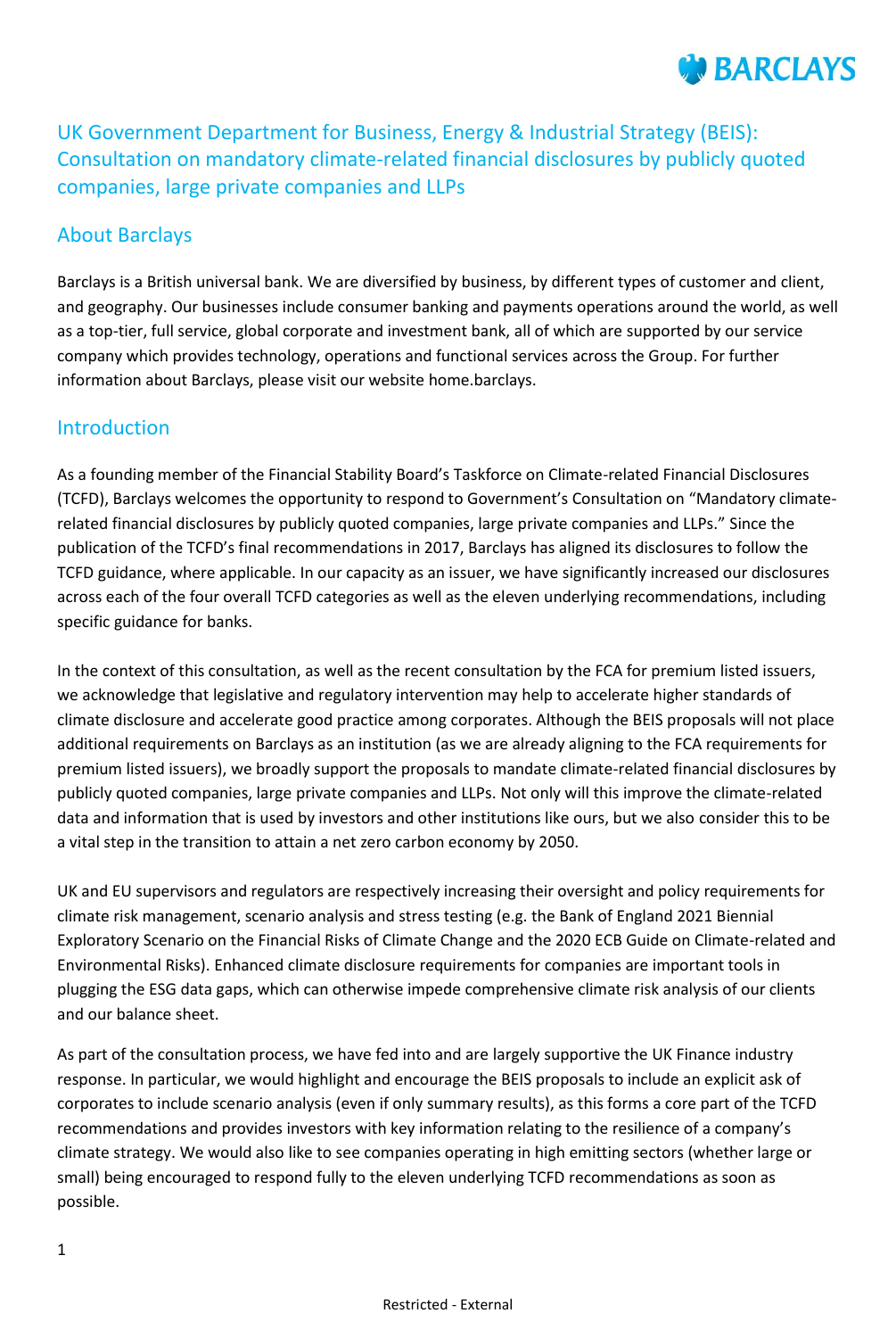

## Consultation Questions

| <b>No</b>    | <b>Consultation Question</b>                                                                                                                                                                                                                                              | <b>Barclays' Response</b>                                                                                                                                                                                                                                                                                                                                                                                                                                                                                                                                                                                                                                                                                                                                                                                                                                                                                                                                                                                                                                                                                                                                                                                                                                                                                                                                                                                                                                                                     |
|--------------|---------------------------------------------------------------------------------------------------------------------------------------------------------------------------------------------------------------------------------------------------------------------------|-----------------------------------------------------------------------------------------------------------------------------------------------------------------------------------------------------------------------------------------------------------------------------------------------------------------------------------------------------------------------------------------------------------------------------------------------------------------------------------------------------------------------------------------------------------------------------------------------------------------------------------------------------------------------------------------------------------------------------------------------------------------------------------------------------------------------------------------------------------------------------------------------------------------------------------------------------------------------------------------------------------------------------------------------------------------------------------------------------------------------------------------------------------------------------------------------------------------------------------------------------------------------------------------------------------------------------------------------------------------------------------------------------------------------------------------------------------------------------------------------|
| $\mathbf{1}$ | Do you agree with our<br>proposed scope for companies<br>and LLPs?                                                                                                                                                                                                        | Yes.                                                                                                                                                                                                                                                                                                                                                                                                                                                                                                                                                                                                                                                                                                                                                                                                                                                                                                                                                                                                                                                                                                                                                                                                                                                                                                                                                                                                                                                                                          |
| $\mathbf{2}$ | Our proposed scope includes<br>UK registered companies with<br>securities admitted to AIM<br>with more than 500<br>employees. Do you have any<br>views on expanding this to<br>include other unregulated<br>markets and Multilateral<br><b>Trading Facilities (MTFs)?</b> | At this stage we agree that the current scope is proportionate, with a<br>wider remit of companies being considered in 2023.                                                                                                                                                                                                                                                                                                                                                                                                                                                                                                                                                                                                                                                                                                                                                                                                                                                                                                                                                                                                                                                                                                                                                                                                                                                                                                                                                                  |
| 3            | Do you agree with the<br>proposal to require climate<br>related financial disclosures<br>for companies and LLPs at the<br>group level?                                                                                                                                    | We agree that disclosures should be in a consolidated report at Group<br>level to ensure consistency of disclosure and messaging. This would<br>also reduce the administrative burden of producing multiple<br>disclosures. However, we believe that the detail and data within the<br>consolidated report should not just be aggregated; rather, it should<br>include granular analysis and metrics relevant for material subsidiaries.<br>This is of particular relevance for diversified corporates where<br>aggregated reporting would not be sufficient for the needs of investors<br>and relevant stakeholders.                                                                                                                                                                                                                                                                                                                                                                                                                                                                                                                                                                                                                                                                                                                                                                                                                                                                         |
| 4.           | Do you agree that the<br><b>Strategic Report is the best</b><br>place for the disclosure of<br>climate-related financial<br>information by companies?                                                                                                                     | Under changes to the FCA Listing Rules (which will apply from the 2021<br>Annual Report), Barclays PLC will be required to include TCFD<br>disclosures either (1) in the Annual Report or (2) in another separate<br>document provided there is signposting within the Barclays PLC Annual<br>Report. We believe this is the correct approach and we do not think<br>there is a need to be prescriptive on locating TCFD disclosures<br>specifically within the Strategic Report. However, given the purpose of<br>the Strategic Report is to provide a strategic overview of a company, a<br>summary of the climate change strategy ought to be included in the<br>Strategic Report to the extent that it is considered to be material<br>information for the relevant company. The danger of including the<br>entire TCFD Report within the Strategic Report is that the purpose of<br>the Strategic Report could be lost amongst TCFD related disclosures.<br>For context, Barclays' 2020 TCFD Report was circa 38 pages in length,<br>meaning it adds a significant amount of content to the Strategic Report<br>and Annual Report.<br>We would, therefore, welcome further guidance that would allow<br>companies to note within the Strategic Report where more detailed<br>TCFD aligned disclosures are located. This could reference additional<br>detail in the Annual Report and in other relevant documents, including<br>dedicated TCFD Reports or other ESG related disclosures. |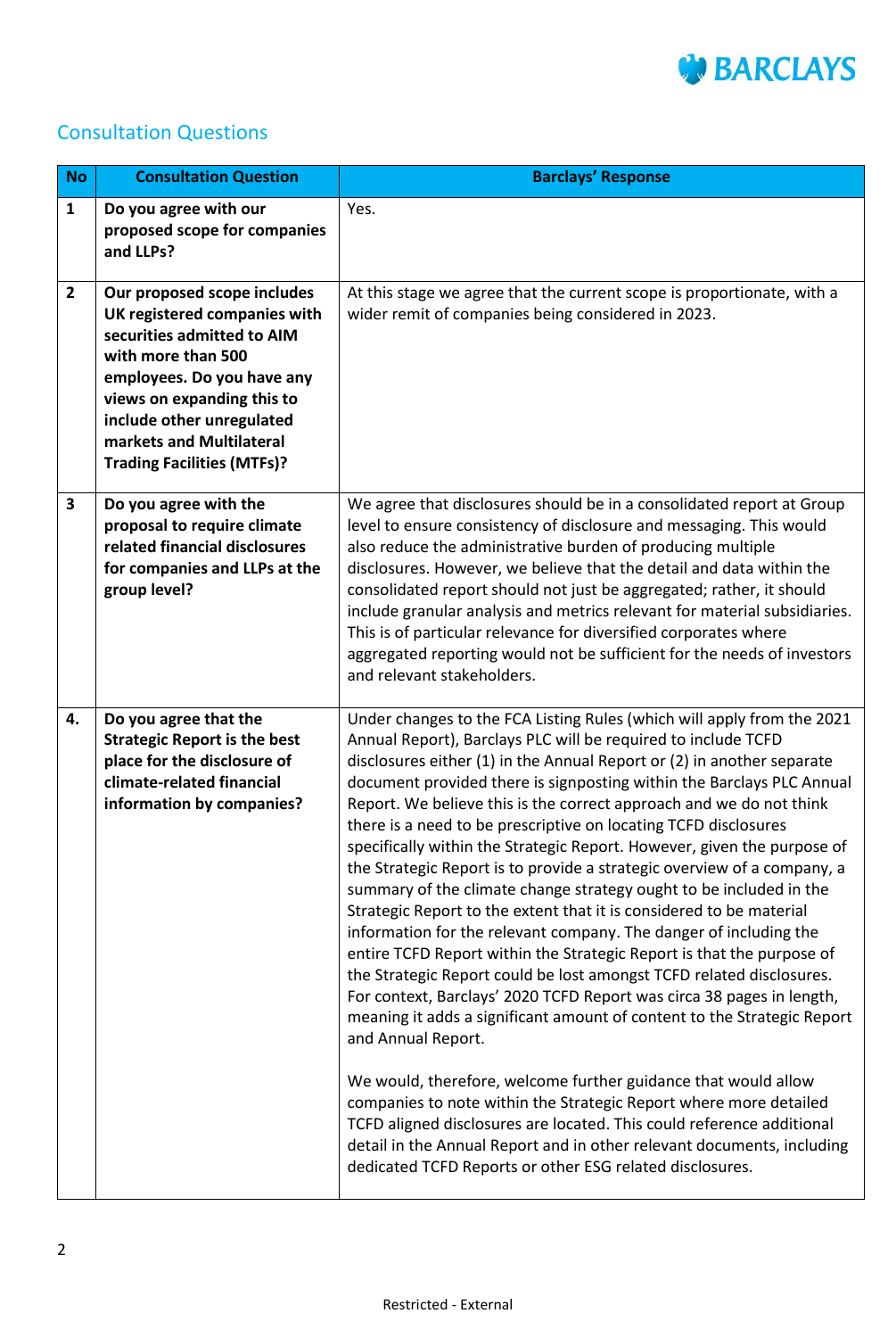

| <b>No</b>               | <b>Consultation Question</b>                                                                                                                                                                                                                                                                            | <b>Barclays' Response</b>                                                                                                                                                                                                                                                                                                                                                                                                                                                                                                                                                                                                                                                                                                                                                                                                                                                                                                                                                                                                                                                                                                                                                                                       |
|-------------------------|---------------------------------------------------------------------------------------------------------------------------------------------------------------------------------------------------------------------------------------------------------------------------------------------------------|-----------------------------------------------------------------------------------------------------------------------------------------------------------------------------------------------------------------------------------------------------------------------------------------------------------------------------------------------------------------------------------------------------------------------------------------------------------------------------------------------------------------------------------------------------------------------------------------------------------------------------------------------------------------------------------------------------------------------------------------------------------------------------------------------------------------------------------------------------------------------------------------------------------------------------------------------------------------------------------------------------------------------------------------------------------------------------------------------------------------------------------------------------------------------------------------------------------------|
| 5.                      | Do you have views on whether<br>LLPs should be required to<br>disclose climate-related<br>financial information in the<br><b>Strategic Report (where</b><br>applicable), or the Energy and<br><b>Carbon Report?</b>                                                                                     | Noting our comment above that we agree a summary of the disclosure<br>should be included in the Annual Report with the option to signpost<br>where more detailed disclosures can be found, we think that priority<br>should be given to aligning climate-related financial reporting to<br>emerging global standards. As such, given the Energy and Carbon<br>Report, which is a requirement of SECR (UK legislation), is unlikely to be<br>replicated in other jurisdictions, we believe the approach<br>recommended in question 4 above should also apply here.                                                                                                                                                                                                                                                                                                                                                                                                                                                                                                                                                                                                                                               |
| 6                       | Do you agree that requiring<br>disclosure in line with the four<br>pillars of the TCFD<br>recommendations, rather than<br>at the 11 recommendation<br>level is suitable?                                                                                                                                | We believe that large companies (i.e. those with the scale and<br>capability to undertake more detailed reporting and by implication of<br>their size/scale have a more material impact on climate), as well as<br>those operating in high emitting sectors (whether large or small),<br>should be encouraged to respond fully to the eleven underlying TCFD<br>recommendations as soon as possible.<br>That said, we think that reporting against the four pillars is appropriate<br>for small and medium companies captured under this legislation.                                                                                                                                                                                                                                                                                                                                                                                                                                                                                                                                                                                                                                                           |
| $\overline{\mathbf{z}}$ | Do you agree that information<br>provided in line with the<br>obligations set out above<br>would provide investors,<br>regulators and other<br>stakeholders with sufficient<br>information to assess the<br>climate-related risks and<br>opportunities facing a<br>company or financial<br>institution? | We agree that for small and medium companies, the information<br>provided in line with the obligations is sufficient, but large companies<br>and those operating in high emitting sectors should respond to the full<br>set of TCFD recommendations in order to provide sufficient levels of<br>information.                                                                                                                                                                                                                                                                                                                                                                                                                                                                                                                                                                                                                                                                                                                                                                                                                                                                                                    |
| 8                       | Do you agree with our<br>proposal that scenario analysis<br>will not be required within a<br>company or LLP's annual<br>report and accounts?                                                                                                                                                            | Although we understand that scenario analysis may be difficult for<br>many firms to disclose currently in a meaningful way, we believe that<br>scenario analysis should be included in a company's or LLP's annual<br>report. Scenario analysis forms a core part of the TCFD<br>recommendations and provides investors with key information relating<br>to the resilience of the company's climate strategy.<br>We also note that the TCFD guidance states: 'For organisations just<br>beginning to use scenario analysis, a qualitative approach that<br>progresses and deepens over time may be appropriate.'<br>Therefore, considering the importance of scenario analysis in climate-<br>related disclosures and the ability of a company to start at a level<br>suitable to its expertise, time and resource, we believe it would be<br>more appropriate to encourage companies to include scenario analysis<br>at an appropriate level and then seek to refine it over time.<br>It is important for all firms (large or small) to demonstrate that they<br>have considered the resilience of their strategy to various climate<br>scenarios. Firms should demonstrate an ability to discuss their senior |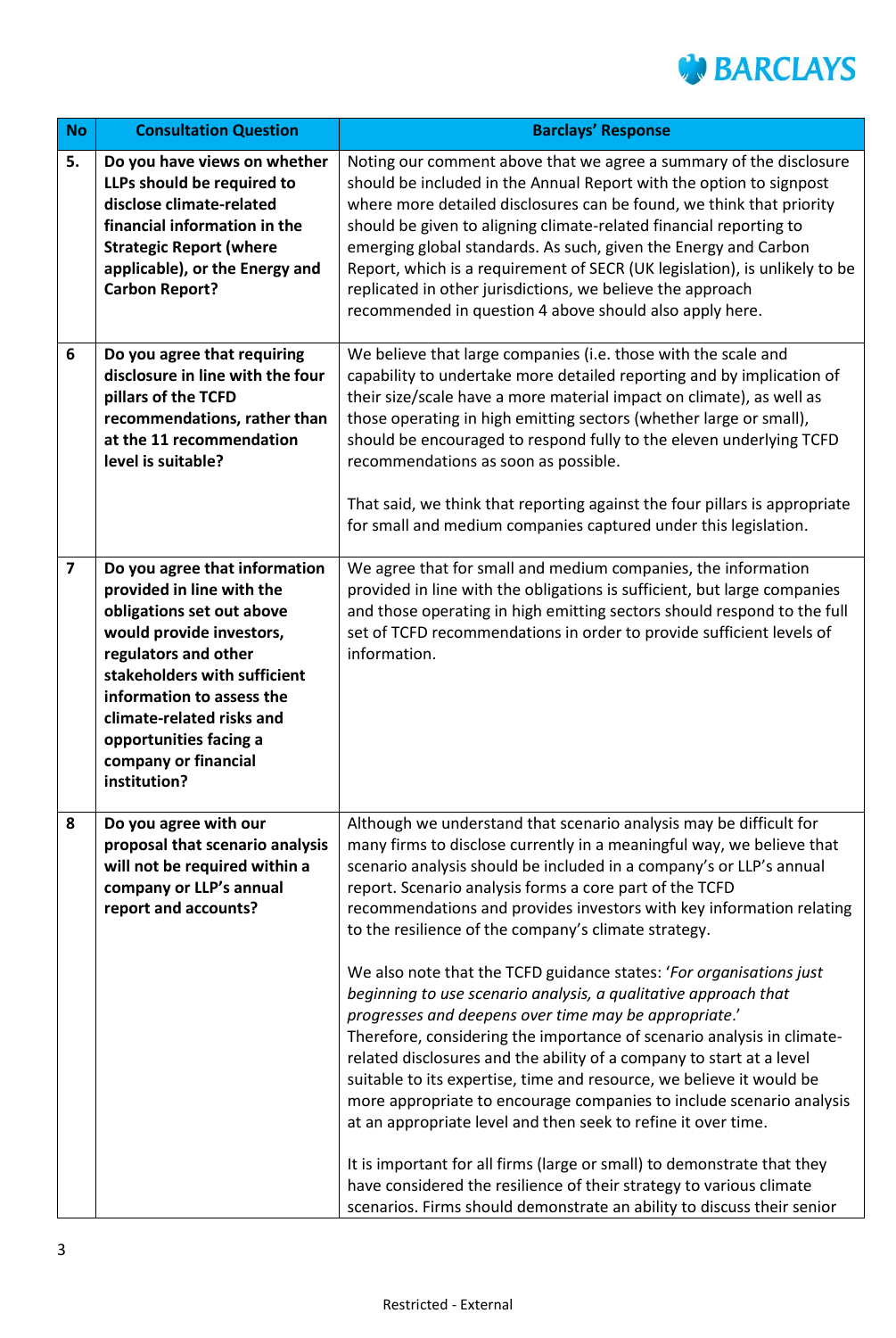

| <b>No</b>        | <b>Consultation Question</b>                                                                                                                                                                                                                                | <b>Barclays' Response</b>                                                                                                                                                                                                                                                                                                                                                                                                                                                                                                                                                                                                                                                                                                                                          |
|------------------|-------------------------------------------------------------------------------------------------------------------------------------------------------------------------------------------------------------------------------------------------------------|--------------------------------------------------------------------------------------------------------------------------------------------------------------------------------------------------------------------------------------------------------------------------------------------------------------------------------------------------------------------------------------------------------------------------------------------------------------------------------------------------------------------------------------------------------------------------------------------------------------------------------------------------------------------------------------------------------------------------------------------------------------------|
|                  |                                                                                                                                                                                                                                                             | management's thinking on this matter and it is crucial for investor and<br>lenders to be able to assess how mature the firm is in their thinking<br>about climate change.                                                                                                                                                                                                                                                                                                                                                                                                                                                                                                                                                                                          |
|                  |                                                                                                                                                                                                                                                             | We would also go further to suggest that it would be useful if the<br>guidance under this legislation includes some limited requirements<br>surrounding the appropriate scenarios that firms may select. For<br>example, it may require that firms select only scenarios developed by<br>certain well-regarded institutions, or it could even mandate certain<br>reference scenarios that are regularly updated. It may also require that<br>a certain number of scenarios are considered (which lead to different<br>temperature outcomes and degrees of transition and physical risk).<br>The more consistency in scenarios that are used by all firms for this<br>type of analysis, the more useful it will be for investors and<br>participating firms, alike. |
|                  |                                                                                                                                                                                                                                                             | Alternatively, a standard sensitivity analysis to a few defined variables<br>might be more useful initially, but this will require Government (or<br>another trusted institution) to define what those variables should be,<br>and for investors to confirm it would be useful for them.                                                                                                                                                                                                                                                                                                                                                                                                                                                                           |
|                  |                                                                                                                                                                                                                                                             | A standard approach for information around companies' adaptation<br>plans would also be highly valuable.                                                                                                                                                                                                                                                                                                                                                                                                                                                                                                                                                                                                                                                           |
| $\boldsymbol{9}$ | Would alignment of the scope<br>for climate-related financial<br>disclosures and SECR<br>requirements, such that large<br>unquoted companies and LLPs<br>would be subject to the same<br>reporting requirements under                                       | It is becoming increasingly clear that accurate greenhouse gas (GHG)<br>emission disclosures by companies are hugely important in order for<br>the entire market to better understand climate related risks and how,<br>for example, investment portfolios and activities align to specific<br>climate goals. Otherwise, in many cases, the market is relying on<br>estimates that will not be acceptable in the long-run when undertaking<br>critical investment and risk decisions.                                                                                                                                                                                                                                                                              |
|                  | SECR as quoted companies, aid<br>reporting of climate related<br>financial disclosures and<br>simplify reporting procedures?<br>Do you have any views on the<br>continuation of voluntary<br><b>Scope 3 emissions reporting</b><br>under SECR requirements? | Given the rapid evolution in the appetite for climate related disclosures<br>by investors, creditors and other market participants, we believe there<br>needs to be consistent and clear requirements on all companies in<br>scope of this proposed legislation (barring the smallest that are not in<br>high emitting sectors) to disclose their Scope 1 and 2 GHG emissions<br>under a consistent standard.                                                                                                                                                                                                                                                                                                                                                      |
|                  |                                                                                                                                                                                                                                                             | We also believe that scope 3 emissions, where it is material for the<br>company, should be included in the mandatory requirements for<br>companies to disclose. Or at the least, sufficient information/data<br>should be provided for estimates to be made (using average emission<br>factors) of a company's scope 3 emissions (e.g. the volume of a<br>particular product sold, or details around the company's supply chain).                                                                                                                                                                                                                                                                                                                                  |
|                  |                                                                                                                                                                                                                                                             | Since the SECR has only limited requirements on large unquoted<br>companies and LLPs, we think these requirements need to improve and<br>be expanded. However, in our response to question 5, we have raised<br>concerns around whether the SECR is the right legislation to focus on                                                                                                                                                                                                                                                                                                                                                                                                                                                                              |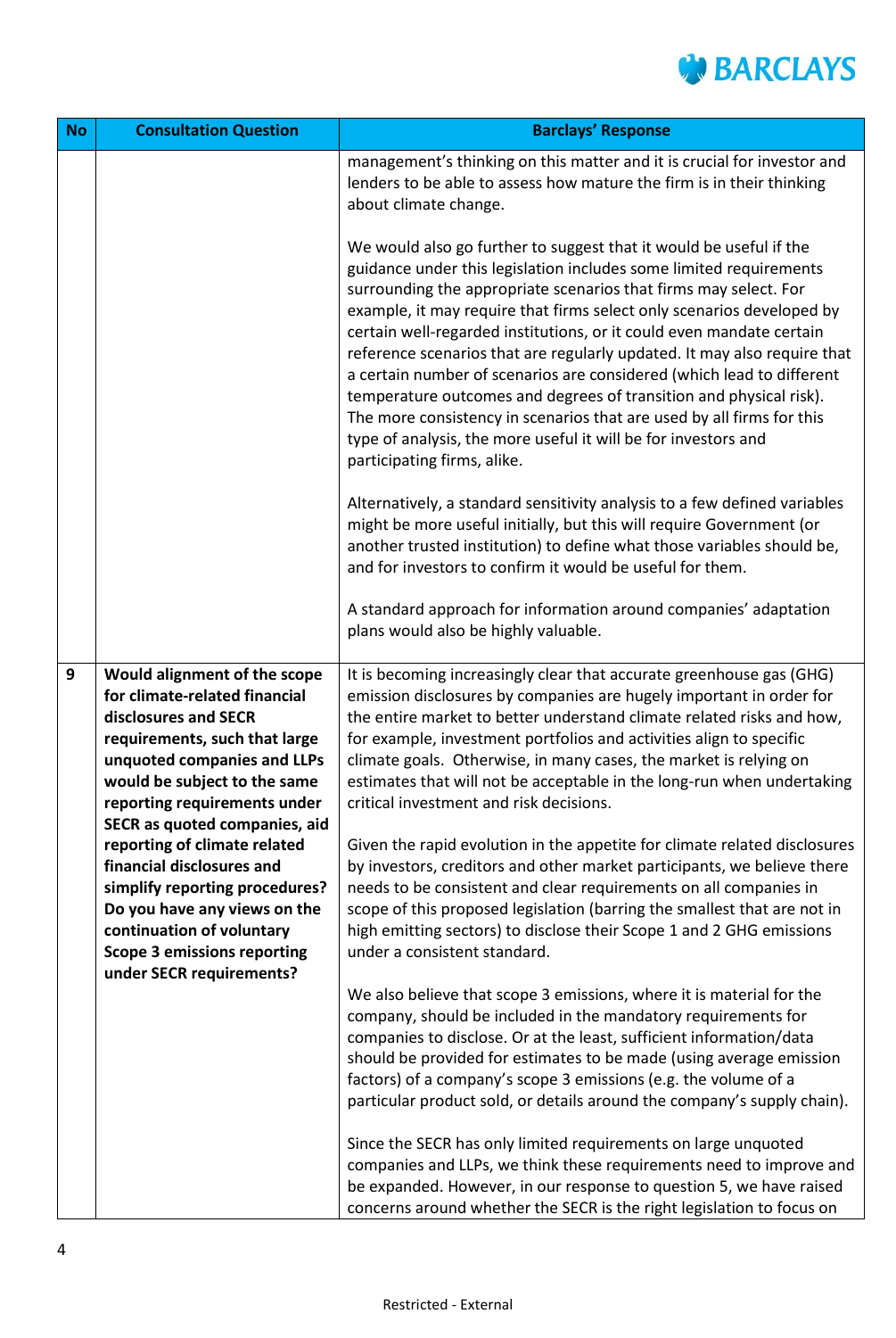

| <b>No</b> | <b>Consultation Question</b>                                                                                                                                                                   | <b>Barclays' Response</b>                                                                                                                                                                                                                                                                                                                                                                                  |
|-----------|------------------------------------------------------------------------------------------------------------------------------------------------------------------------------------------------|------------------------------------------------------------------------------------------------------------------------------------------------------------------------------------------------------------------------------------------------------------------------------------------------------------------------------------------------------------------------------------------------------------|
|           |                                                                                                                                                                                                | given it is UK specific, which is unlikely to be replicated in other<br>jurisdictions. Ultimately, in order for disclosures to have the desired<br>impact of allowing for comparability of data and information globally,<br>the focus needs to be on driving international consistency of GHG<br>emissions reporting.                                                                                     |
|           |                                                                                                                                                                                                | Although the requirements under the Metrics section of the proposed<br>legislation do not lay out specific requirements around disclosure of<br>GHG emissions (and although the TCFD guidance itself does not<br>currently require this), we would argue that this proposed legislation<br>could be used as an opportunity to drive the consistency around<br>requirements to disclose GHG emissions data. |
|           |                                                                                                                                                                                                | Alternatively, if that is not an option, we would still be supportive of<br>requiring consistent and accurate reporting of all Scope 1 and 2 GHG<br>emissions for unquoted companies and LLPs in alignment with the<br>SECR requirements for quoted companies.                                                                                                                                             |
| 10        | Do you have comments on the<br>proposal to permit non-<br>disclosure if the information is<br>not material and the reasons<br>why climate change is not<br>material are properly<br>explained? | We agree that if the information is not material (and the relevant<br>company can explain why), disclosure should not be required.                                                                                                                                                                                                                                                                         |
| 11        | Do you have comments on the<br>proposed timing for these<br>regulations coming in to force?                                                                                                    | As stated by UK Finance, we agree with the proposed timings of<br>accounting periods on or after 1 January 2023 as reasonable, provided<br>that guidance is issued promptly after the consultation closes so that<br>companies and LLPs understand what is expected of them.                                                                                                                               |
| 12        | Do you have any comments<br>regarding the existing<br>enforcement provisions and<br>the BEIS proposal not to<br>impose further provisions?                                                     | No view on this.                                                                                                                                                                                                                                                                                                                                                                                           |
| 13        | Do you have any comments<br>regarding duties and<br>enforcements for LLPs?                                                                                                                     | No view on this.                                                                                                                                                                                                                                                                                                                                                                                           |
| 14        | Do you have any comments on                                                                                                                                                                    | The role of auditors in climate related financial disclosures continues to                                                                                                                                                                                                                                                                                                                                 |
|           | the responsibilities of auditors                                                                                                                                                               | evolve, and we think Government/Regulators could play a role in                                                                                                                                                                                                                                                                                                                                            |
|           | in relation to climate-related                                                                                                                                                                 | better identifying a clear industry standard for auditors to follow.                                                                                                                                                                                                                                                                                                                                       |
|           | financial disclosures?                                                                                                                                                                         |                                                                                                                                                                                                                                                                                                                                                                                                            |
|           |                                                                                                                                                                                                | It will be difficult for auditors to provide a consistent view and specific<br>opinion on disclosures across the industry until guidance and                                                                                                                                                                                                                                                               |
|           |                                                                                                                                                                                                | methodologies for measuring impact become aligned. The current                                                                                                                                                                                                                                                                                                                                             |
|           |                                                                                                                                                                                                | proposals seem to suggest that auditors ought to review disclosures                                                                                                                                                                                                                                                                                                                                        |
|           |                                                                                                                                                                                                | and to challenge them with the ability to call out discrepancies.                                                                                                                                                                                                                                                                                                                                          |